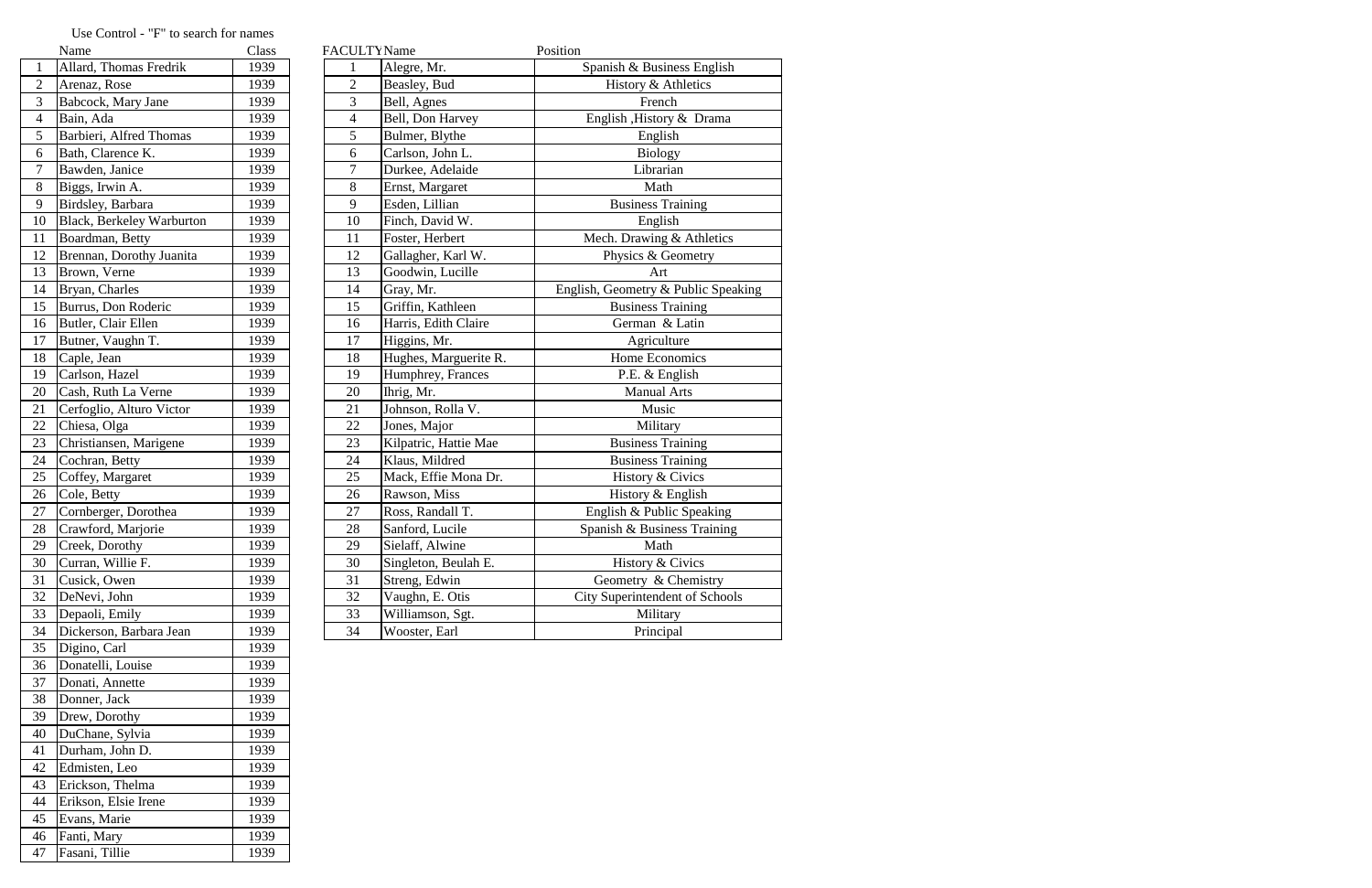| 48 | Ferguson Lester              | 1939 |
|----|------------------------------|------|
| 49 | Ferguson, Mary               | 1939 |
| 50 | Ferretto, Hilda Marie        | 1939 |
| 51 | Fife, Arthur                 | 1939 |
| 52 | Fleming, Jack                | 1939 |
| 53 | Frantz, Clarice              | 1939 |
| 54 | Frisbie, Dennis              | 1939 |
| 55 | Fritz, Wendel J.             | 1939 |
| 56 | Gabrielli, John              | 1939 |
| 57 | Gallaway, Allen              | 1939 |
| 58 | Gerrey, June Lucille         | 1939 |
| 59 | Ghiglieri, Gloria            | 1939 |
| 60 | Gilbertson, Doris Mae        | 1939 |
| 61 | Gliessman, Lester            | 1939 |
| 62 | Griswold, Mary Louise        | 1939 |
| 63 | Grout, Afton                 | 1939 |
| 64 | Gulling, Lauris Anita        | 1939 |
| 65 | Hadlock, Bob                 | 1939 |
| 66 | Harris, Earl L.              | 1939 |
| 67 | Harrison, Warren             | 1939 |
| 68 | Hart, Warren                 | 1939 |
| 69 | Harvey, Tom                  | 1939 |
| 70 | Haynes, Merry Ellen          | 1939 |
| 71 | Henderson, Betty Jean        | 1939 |
| 72 | Hidden, Helen                | 1939 |
| 73 | Hill, Stan                   | 1939 |
| 74 | Hogan, Leroy                 | 1939 |
| 75 | Holman, Robert               | 1939 |
| 76 | Holmby, Lillian Irene        | 1939 |
| 77 | Howard, Bill                 | 1939 |
| 78 | Howell, Audrey L.            | 1939 |
| 79 | Hunter, Jeanne               | 1939 |
| 80 | Jensen, Betty                | 1939 |
| 81 | Jensen, Perry                | 1939 |
| 82 | Johnson, Catherine Ivaloo    | 1939 |
| 83 | Johnson, Corrine Ann         | 1939 |
| 84 | Johnson, Helen               | 1939 |
| 85 | Jones, Henry William         | 1939 |
| 86 | Kaiser, Betty                | 1939 |
| 87 | Kidd, Shirley Saturos        | 1939 |
| 88 | La Rue, Don                  | 1939 |
| 89 | Larsen, Bill                 | 1939 |
| 90 |                              |      |
|    | Leigh, Mervin<br>Levack, Sam | 1939 |
| 91 |                              | 1939 |
| 92 | Lucini, Guido                | 1939 |
| 93 | Marsden, Virginia Louise     | 1939 |
| 94 | Mason, Charlotte Race        | 1939 |
| 95 | Mason, Mary Margaret         | 1939 |
| 96 | Mastroianni, Eugene          | 1939 |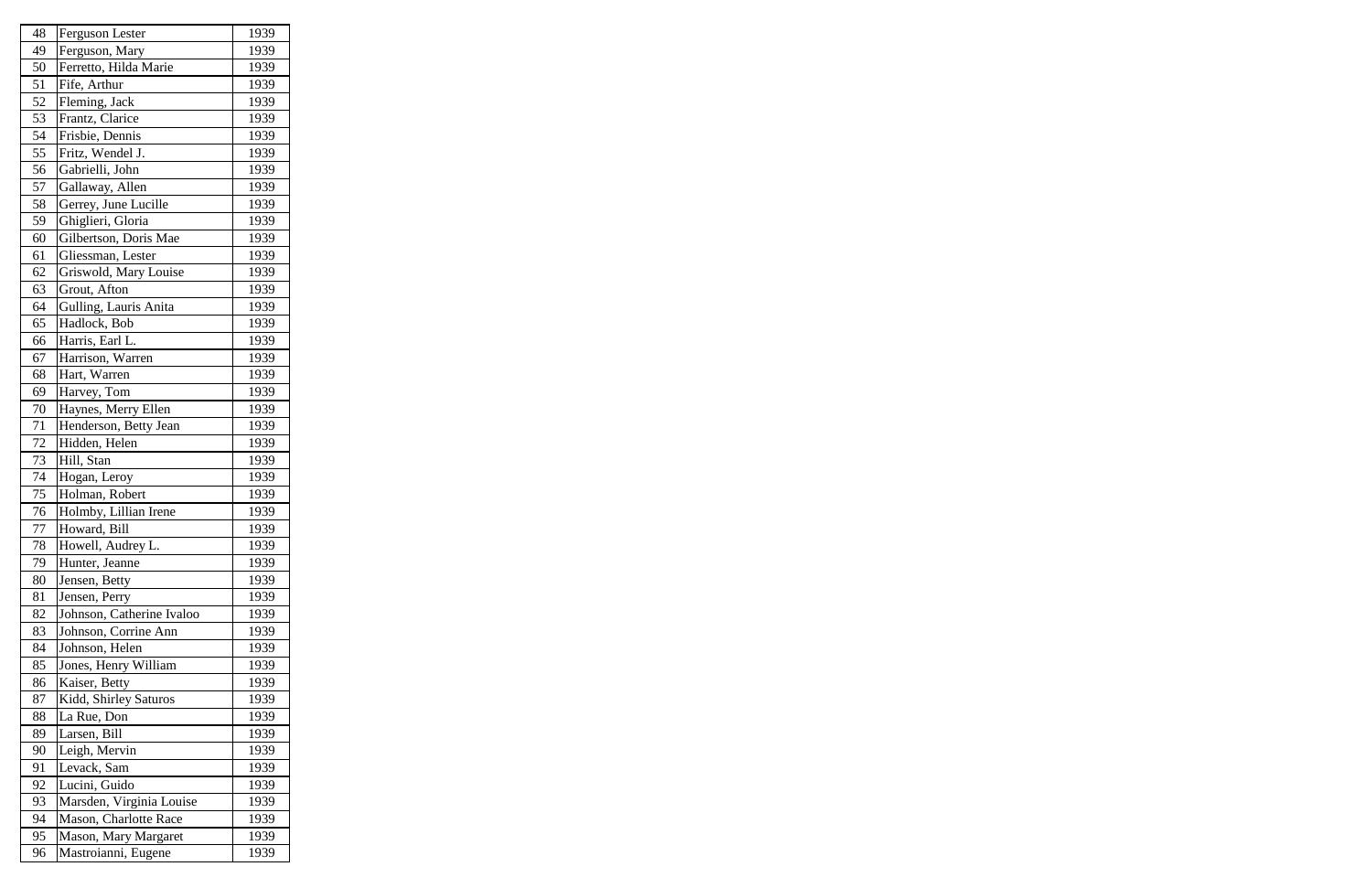| 97  | Matson, Laura Dell          | 1939 |
|-----|-----------------------------|------|
| 98  | Mazza, Velia                | 1939 |
| 99  | McCarty, Crystal            | 1939 |
| 100 | McKenna, Mary Etta          | 1939 |
| 101 | McQuerry, Charles           | 1939 |
| 102 | Melillo, Virginia Marie     | 1939 |
| 103 | Michal, Eugene              | 1939 |
| 104 | Miller, Amelda              | 1939 |
| 105 | Milne, Jessie               | 1939 |
| 106 | Missimer, Mildred           | 1939 |
| 107 | Mole, Alice A.              | 1939 |
| 108 | Monroe, Ethel               | 1939 |
| 109 | Mortensen, Lucille          | 1939 |
| 110 | Nelson, Betty Jane          | 1939 |
| 111 | Ney, Bertha                 | 1939 |
| 112 | O'Brien, Edward F.          | 1939 |
| 113 | Overton, Doris Birdeen      | 1939 |
| 114 | Paille, Harry Dennis        | 1939 |
| 115 | Paterson, Bill              | 1939 |
| 116 | Penman, Adele               | 1939 |
| 117 | Pierce, Jack William        | 1939 |
| 118 | Piersal, Ernest             | 1939 |
| 119 | Poulson, Kathryn            | 1939 |
| 120 | Powell, Jack                | 1939 |
| 121 | Prescott, Patsy             | 1939 |
| 122 | Price, Mildred              | 1939 |
| 123 | Prunty, Lucille Nanette     | 1939 |
| 124 | Pyle, Dolores               | 1939 |
| 125 | Rae, Robert Edward          | 1939 |
| 126 | Ramelli, Donald             | 1939 |
| 127 | Ramsey, Duane Max           | 1939 |
| 128 | Reading, Margaret           | 1939 |
| 129 | Record, Jo Ann              | 1939 |
| 130 | Reed, Jean                  | 1939 |
| 131 | Roberts, Bob Lorence        | 1939 |
| 132 | Robertson, Kenneth E.       | 1939 |
| 133 | Rodriguez, Margaret Dolores | 1939 |
| 134 | Rogers, Lloyd A.            | 1939 |
| 135 | Rosasco, Yvonne             | 1939 |
| 136 | Rule, Marguerite            | 1939 |
| 137 | Salmon, Warren              | 1939 |
| 138 | Sawyer, Betty Jean          | 1939 |
| 139 | Schmidt, Dorothy            | 1939 |
| 140 | Sears, Margaret             | 1939 |
| 141 | Shannon, Pat                | 1939 |
| 142 | Shepard, Joe                | 1939 |
| 143 | Shirley, Ethel              | 1939 |
| 144 | Simmons, Marlton            | 1939 |
| 145 | Smart, Clyde                | 1939 |